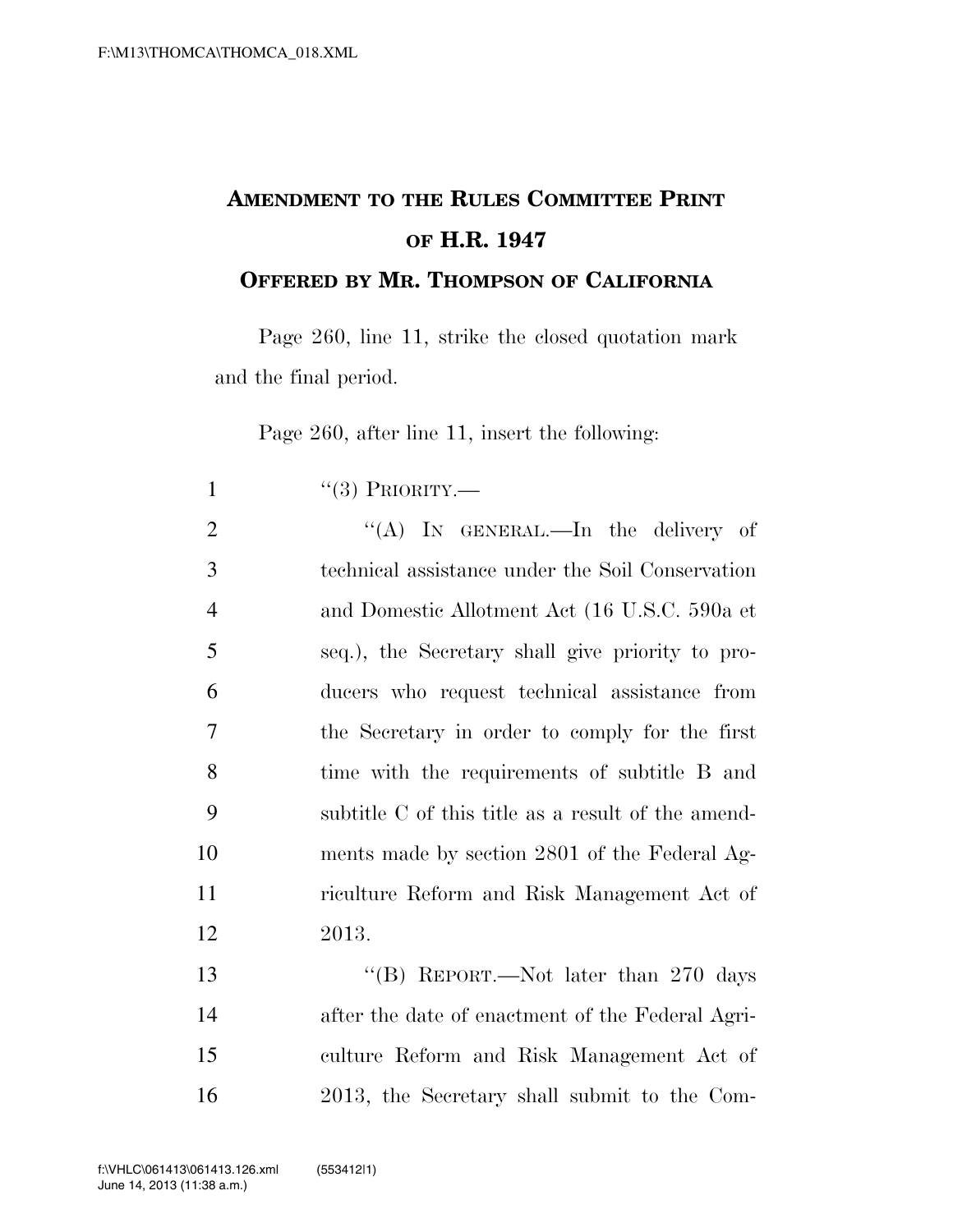| $\mathbf{1}$   | mittee on Agriculture of the House of Rep-       |
|----------------|--------------------------------------------------|
| $\overline{2}$ | resentatives and the Committee on Agriculture,   |
| 3              | Nutrition, and Forestry of the Senate a report   |
| $\overline{4}$ | regarding the extent to which the conservation   |
| 5              | compliance requirements contained in the         |
| 6              | amendments made by section 2801 of the Fed-      |
| $\overline{7}$ | eral Agriculture Reform and Risk Management      |
| 8              | Act of 2013 apply to and impact specialty crop   |
| 9              | growers, including national analysis and surveys |
| 10             | to determine the extent of specialty crop acre-  |
| 11             | age on highly erodible land and wetlands.".      |
|                |                                                  |
|                | Page 274, after line 18, insert the following:   |
|                | 12 Subtitle H—Highly Erodible Land               |
| 13             | and Wetland Conservation for                     |
| 14             | <b>Crop Insurance</b>                            |
| 15             | SEC. 2801. HIGHLY ERODIBLE LAND AND WETLAND CON- |
| 16             | SERVATION FOR CROP INSURANCE.                    |
| 17             | (a) HIGHLY ERODIBLE LAND PROGRAM INELIGI-        |
| 18             | BILITY.                                          |
| 19             | (1) IN GENERAL.—Section $1211(a)(1)$ of the      |
| 20             | Food Security Act of 1985 (16 U.S.C. 3811(a)(1)) |
| 21             | is amended—                                      |

at the end;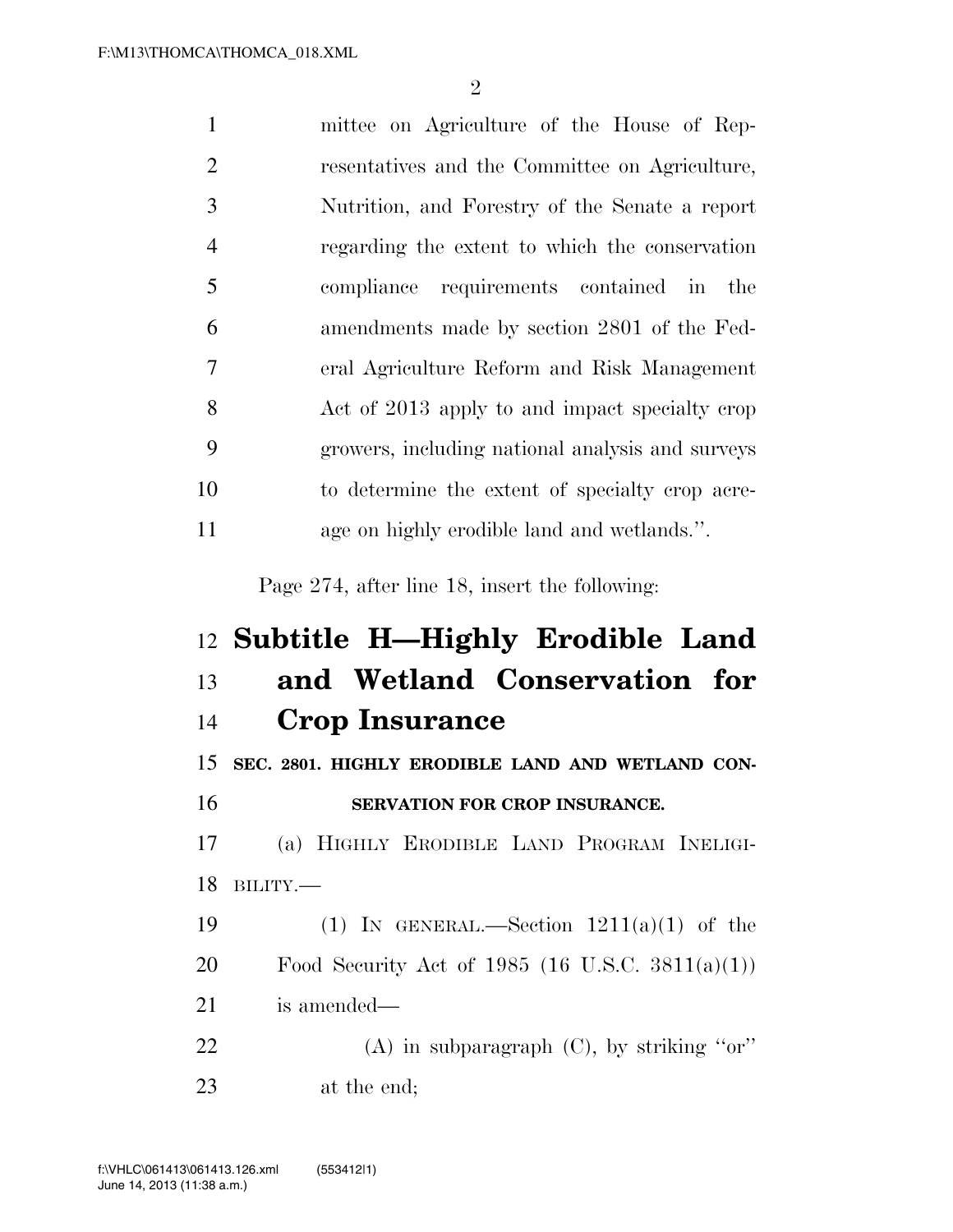| $\mathbf{1}$   | $(B)$ in subparagraph $(D)$ , by adding "or"           |
|----------------|--------------------------------------------------------|
| $\overline{2}$ | at the end; and                                        |
| 3              | (C) by adding at the end the following:                |
| $\overline{4}$ | "(E) any portion of the premium paid by                |
| 5              | the Federal Crop Insurance Corporation for a           |
| 6              | policy or plan of insurance under the Federal          |
| 7              | Crop Insurance Act (7 U.S.C. 1501 et seq.), on         |
| 8              | the condition that if a person is determined to        |
| 9              | have committed a violation under this sub-             |
| 10             | section during a crop year, ineligibility under        |
| 11             | this subparagraph shall—                               |
| 12             | "(i) only apply to reinsurance years                   |
| 13             | subsequent to the date of final determina-             |
| 14             | tion of a violation, including all adminis-            |
| 15             | trative appeals; and                                   |
| 16             | "(ii) not apply to the existing reinsur-               |
| 17             | ance year or any reinsurance year prior to             |
| 18             | the date of final determination.".                     |
| 19             | (2) EXEMPTIONS.—Section $1212(a)(2)$ of the            |
| <b>20</b>      | Food Security Act of 1985 (16 U.S.C. 3812(a)(2))       |
| 21             | is amended—                                            |
| 22             | (A) in the first sentence, by striking $\cdot\cdot(2)$ |
| 23             | If," and inserting the following:                      |
| 24             | $``(2)$ ELIGIBILITY BASED ON COMPLIANCE WITH           |
| 25             | CONSERVATION PLAN.                                     |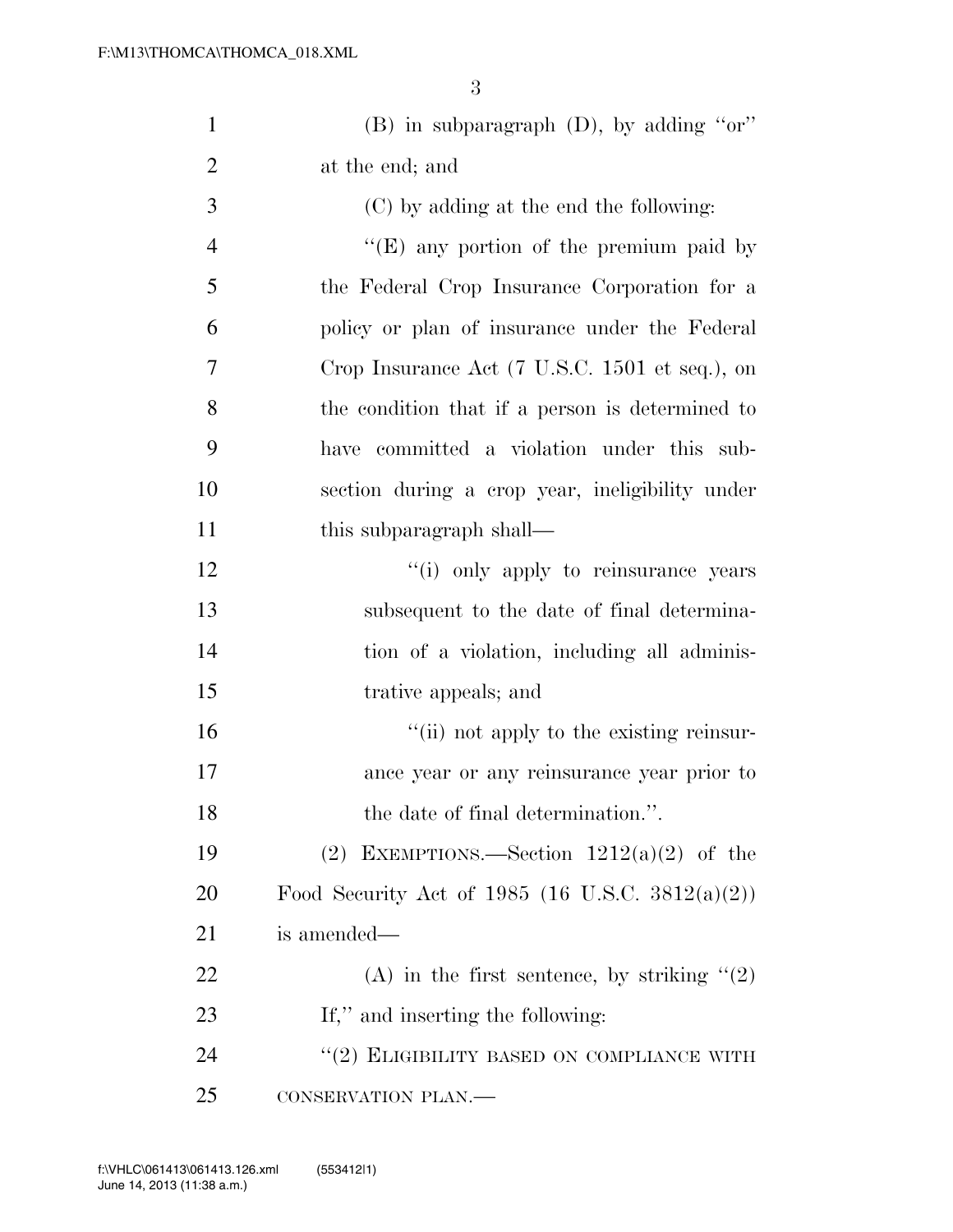| $\mathbf{1}$   | "(A) IN GENERAL.—If,";                        |
|----------------|-----------------------------------------------|
| $\overline{2}$ | (B) in the second sentence, by striking "In   |
| 3              | carrying" and inserting the following:        |
| $\overline{4}$ | MINIMIZATION OF<br>$\lq\lq (B)$<br>DOCUMENTA- |
| 5              | TION.—In carrying"; and                       |
| 6              | (C) by adding at the end the following:       |
| 7              | $``(C)$ CROP INSURANCE.—                      |
| 8              | "(i) IN GENERAL.—Notwithstanding              |
| 9              | section $1211(a)$ —                           |
| 10             | $\lq\lq$ (I) in the case of a person that     |
| 11             | is subject to section 1211 for the first      |
| 12             | time after May 1, 2013, due to the            |
| 13             | amendment made by section $2801(a)$           |
| 14             | of the Federal Agriculture Reform             |
| 15             | and Risk Management Act of 2013,              |
| 16             | any person who produces an agricul-           |
| 17             | tural commodity on the land that is           |
| 18             | the basis of the payments described in        |
| 19             | section $1211(a)(1)(E)$ shall have 5 re-      |
| 20             | insurance years after the date<br>on          |
| 21             | which such payments become subject            |
| 22             | to section 1211 to develop and comply         |
| 23             | with an approved conservation plan so         |
| 24             | as to maintain eligibility for such pay-      |
| 25             | ments; and                                    |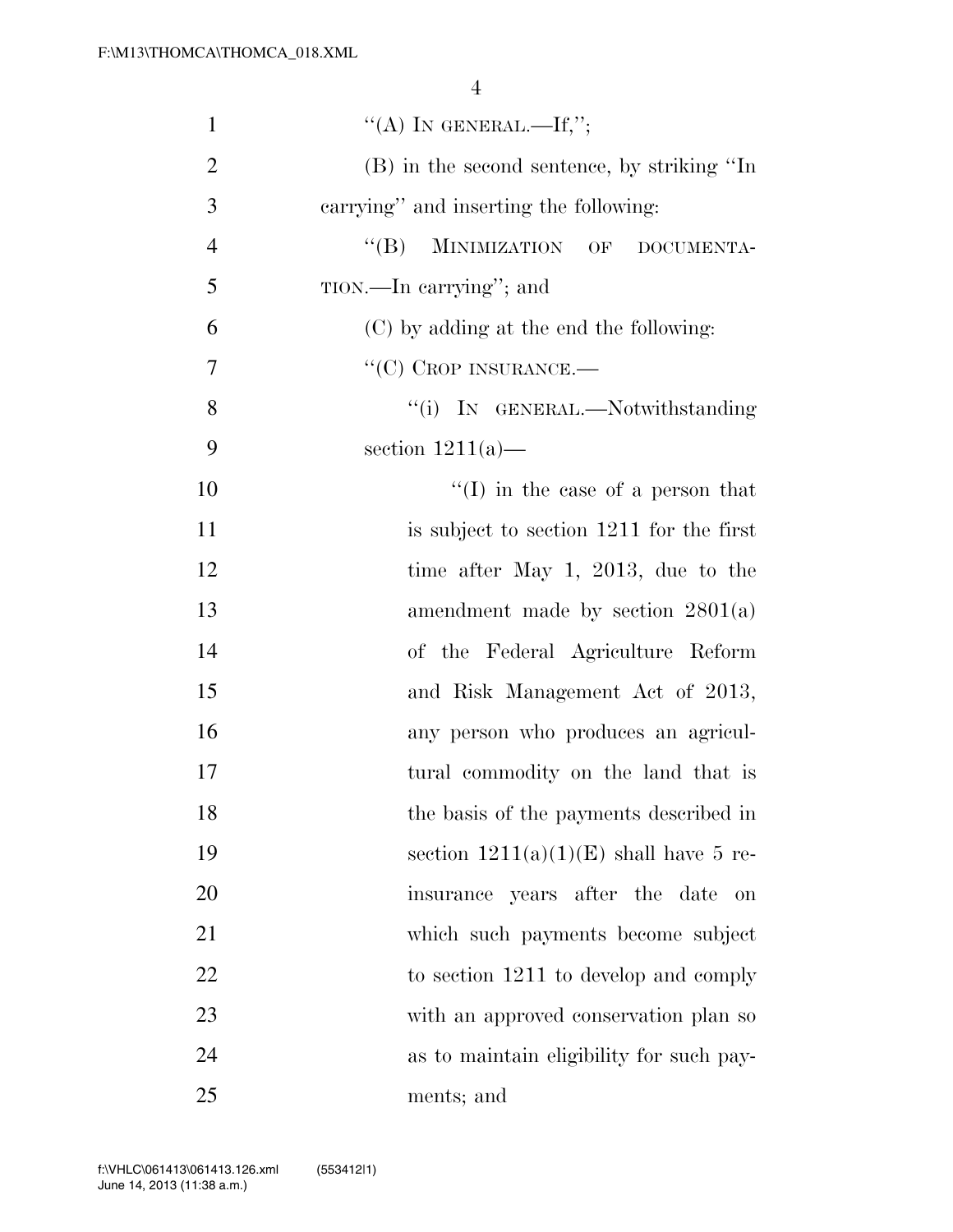| $\mathbf{1}$   | $\lq\lq$ (II) in the case of a person that |
|----------------|--------------------------------------------|
| $\mathbf{2}$   | the Secretary determines would have        |
| 3              | been in violation of section $1211(a)$ if  |
| $\overline{4}$ | the person had continued participation     |
| 5              | in the programs requiring compliance       |
| 6              | at any time after the date of enact-       |
| 7              | ment of the Food, Conservation, and        |
| 8              | Energy Act of 2008 (7 U.S.C. 8701          |
| 9              | et seq.) and is currently in violation of  |
| 10             | section $1211(a)$ , the person shall have  |
| 11             | 2 reinsurance years after the date on      |
| 12             | which the payments described in sec-       |
| 13             | tion $1211(a)(1)(E)$ become subject to     |
| 14             | section 1211 to develop and comply         |
| 15             | with an approved conservation plan,        |
| 16             | as determined by the Secretary, so as      |
| 17             | to maintain eligibility for such pay-      |
| 18             | ments.                                     |
| 19             | "(ii) CERTIFICATION.—                      |
| 20             | "(I) IN GENERAL.—Beginning                 |
| 21             | with the first full reinsurance year im-   |
| 22             | mediately following the date of enact-     |
| 23             | ment of this subparagraph, all persons     |
| 24             | seeking eligibility for the payment of a   |
| 25             | portion of the premium paid by the         |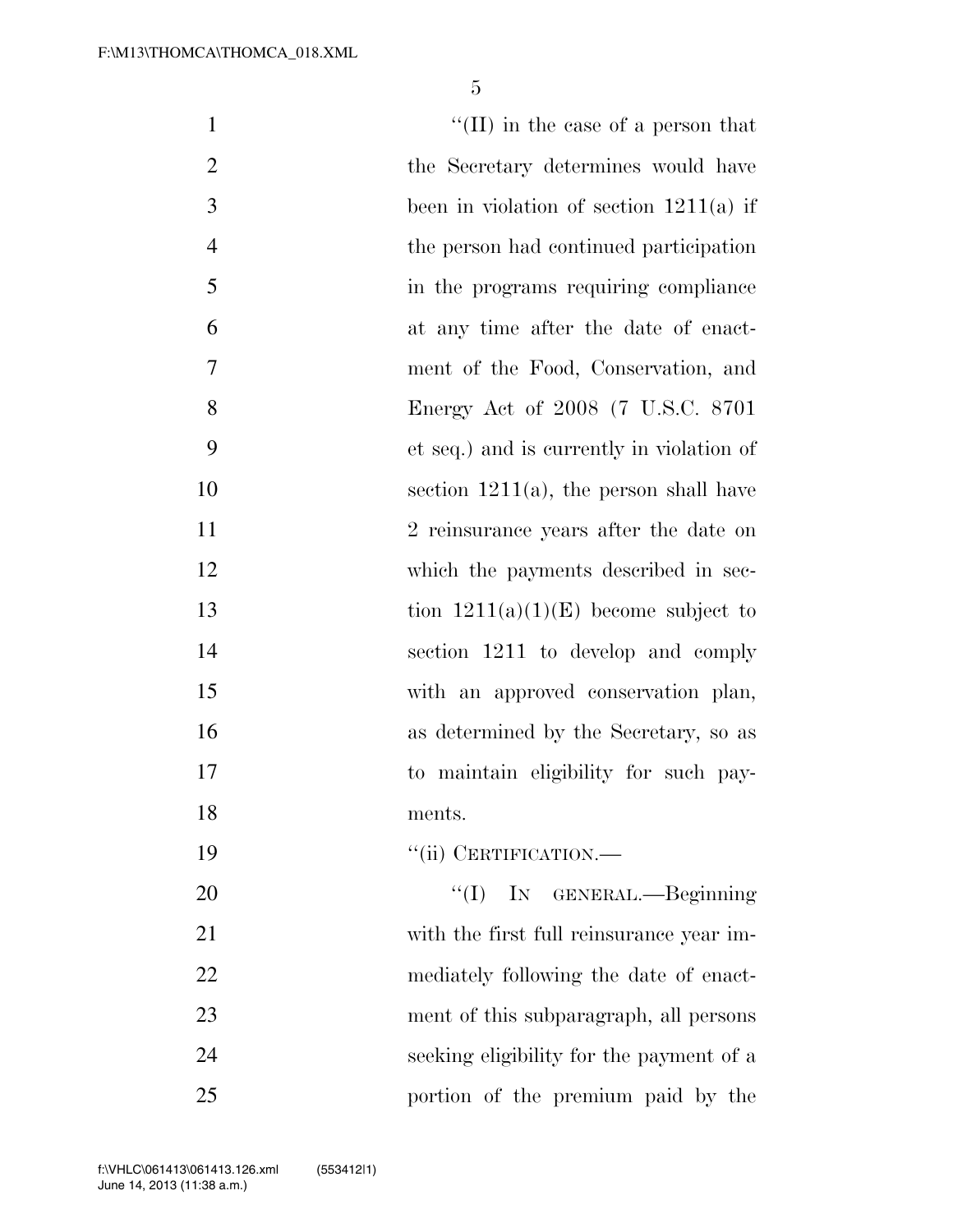| $\mathbf{1}$   | Federal Crop Insurance Corporation      |
|----------------|-----------------------------------------|
| $\overline{2}$ | for a policy or plan of insurance under |
| 3              | the Federal Crop Insurance Act (7)      |
| $\overline{4}$ | U.S.C. 1501 et seq.) shall provide cer- |
| 5              | tification of compliance with section   |
| 6              | $1211(a)$ , as determined by the Sec-   |
| $\overline{7}$ | retary.                                 |
| 8              | "(II) TIMELY EVALUATION.—The            |
| 9              | Secretary shall evaluate the certifi-   |
| 10             | cation in a timely manner and—          |
| 11             | "(aa) a person who has                  |
| 12             | properly complied with certifi-         |
| 13             | cation shall be held harmless           |
| 14             | with regard to eligibility during       |
| 15             | the period of evaluation; and           |
| 16             | "(bb) if the Secretary fails            |
| 17             | to evaluate the certification in a      |
| 18             | timely manner and the person is         |
| 19             | subsequently found to be in viola-      |
| 20             | tion of section $1211(a)$ , ineligi-    |
| 21             | bility shall not apply to the per-      |
| 22             | son for that violation.                 |
| 23             | ``(III)<br>EQUITABLE CONTRIBU-          |
| 24             | TION.                                   |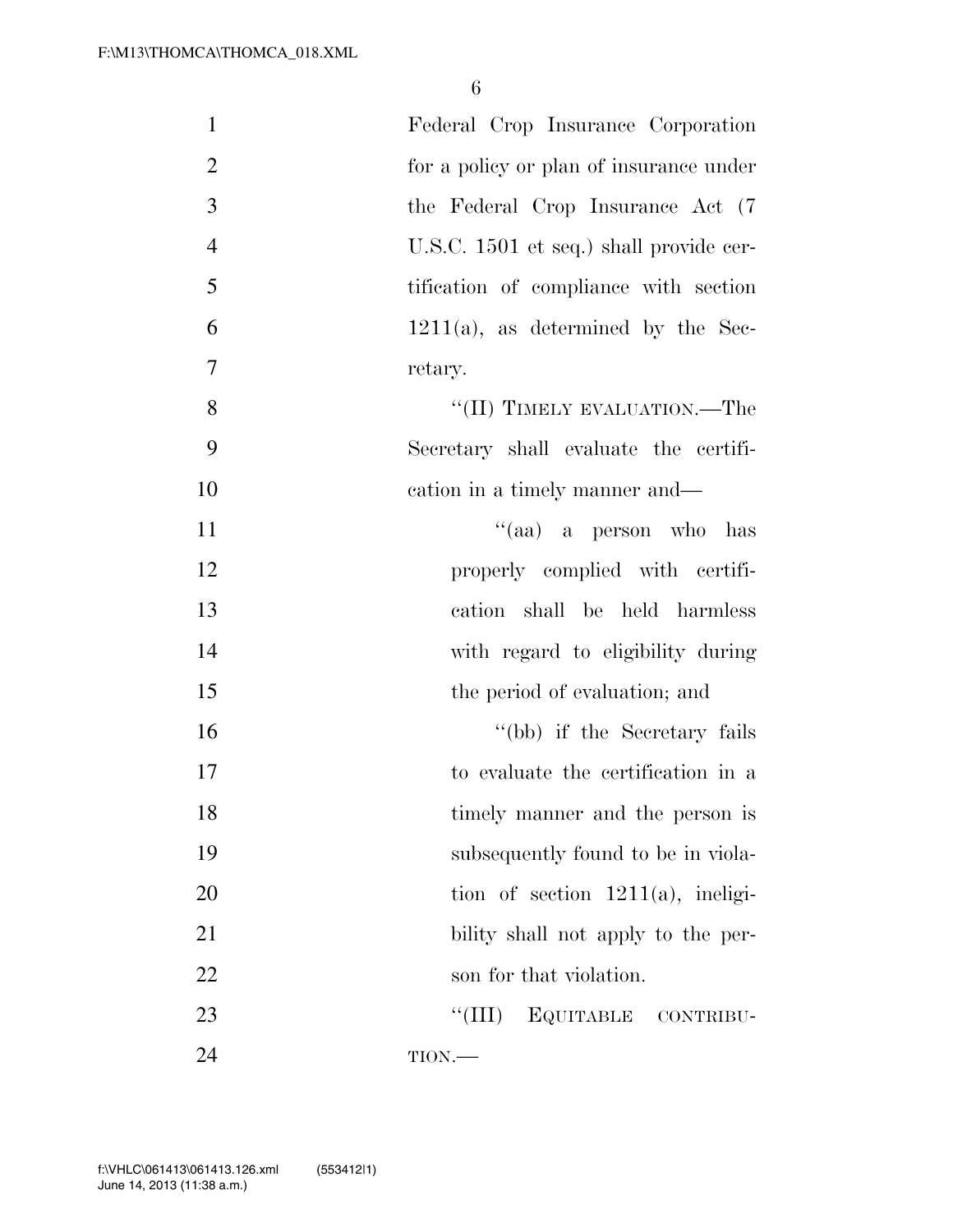| $\mathbf{1}$   | "(aa) IN GENERAL.—If a                                |
|----------------|-------------------------------------------------------|
| $\overline{2}$ | person fails to provide certifi-                      |
| 3              | cation of compliance to the Sec-                      |
| $\overline{4}$ | retary as required and is subse-                      |
| 5              | quently found in violation of sec-                    |
| 6              | tion $1211(a)$ , the Secretary shall                  |
| 7              | determine the amount of an equi-                      |
| 8              | table contribution to conservation                    |
| 9              | accordance with section<br>$\operatorname{in}$        |
| 10             | $1241(e)$ by the person for the                       |
| 11             | violation.                                            |
| 12             | "(bb) LIMITATION.—The                                 |
| 13             | contribution shall not exceed the                     |
| 14             | total of the portion of the pre-                      |
| 15             | mium paid by the Federal Crop                         |
| 16             | Insurance Corporation for a pol-                      |
| 17             | icy or plan of insurance for all                      |
| 18             | years the person is determined to                     |
| 19             | have been in violation subsequent                     |
| 20             | to the date on which certification                    |
| 21             | first required under this<br>was                      |
| 22             | clause.".                                             |
| 23             | (b) WETLAND CONSERVATION PROGRAM INELIGI-             |
| 24             | BILITY.—Section 1221 of the Food Security Act of 1985 |
|                | 25 $(16 \text{ U.S.C. } 3821)$ is amended—            |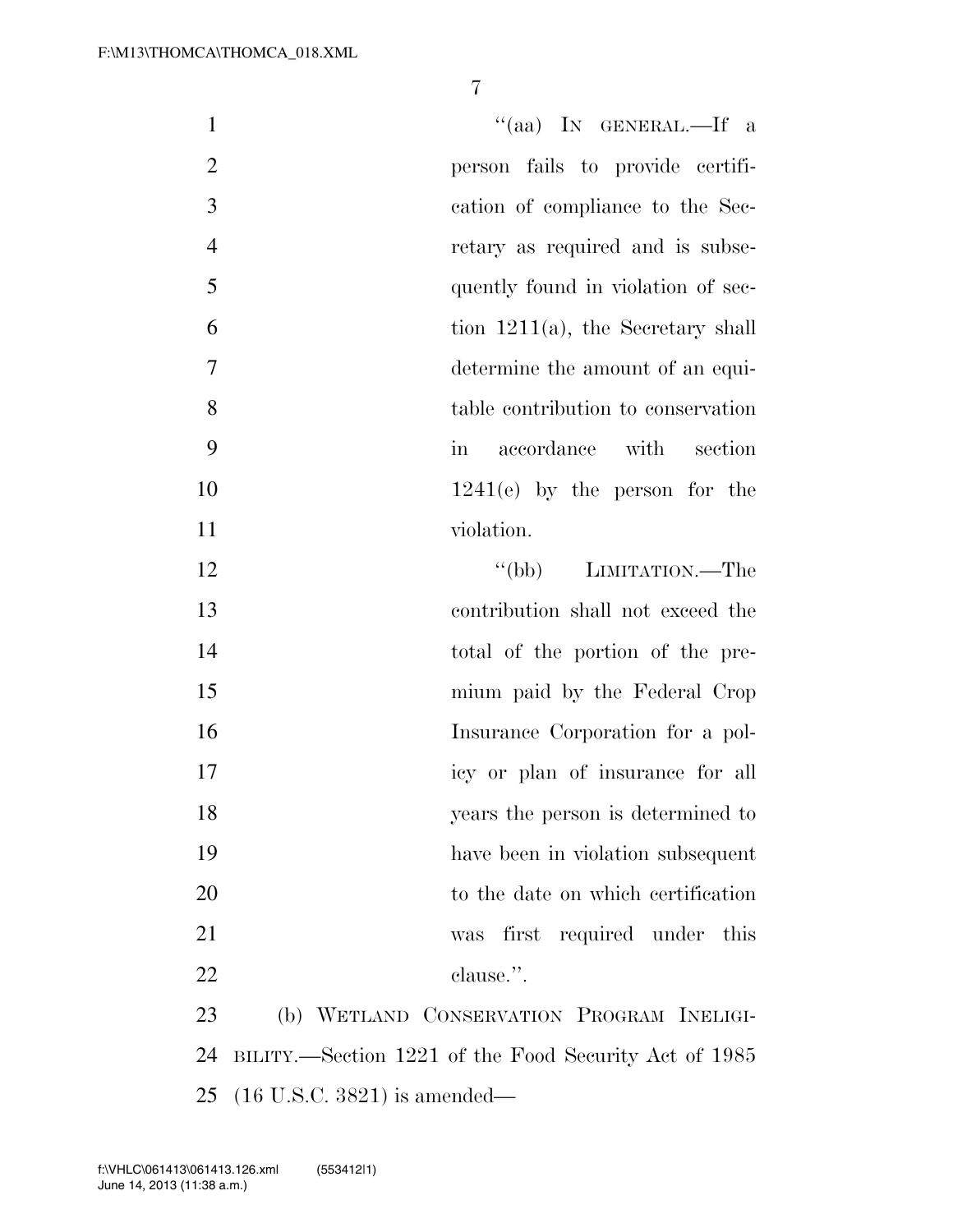(1) in subsection (b), by adding at the end the following:

''(4) CROP INSURANCE.—

4 "(A) IN GENERAL.—Except as provided in this paragraph, a person subject to a final de- termination, including all administrative ap- peals, of a violation of subsection (c) shall have 1 reinsurance year to initiate a conservation plan to remedy the violation, as determined by the Secretary, before becoming ineligible under that subsection in the following reinsurance year to receive any payment of any portion of the premium paid by the Federal Crop Insur- ance Corporation for a policy or plan of insur- ance under the Federal Crop Insurance Act (7 U.S.C. 1501 et seq.).

17 ''(B) APPLICABILITY.—In the case of a person that is subject to this subsection or sub- section (d) for the first time due to the amend- ment made by section 2801(b) of the Federal Agriculture Reform and Risk Management Act of 2013, the person shall have 2 reinsurance years after the date of final determination, in- cluding all administrative appeals, to take such steps as the Secretary determines appropriate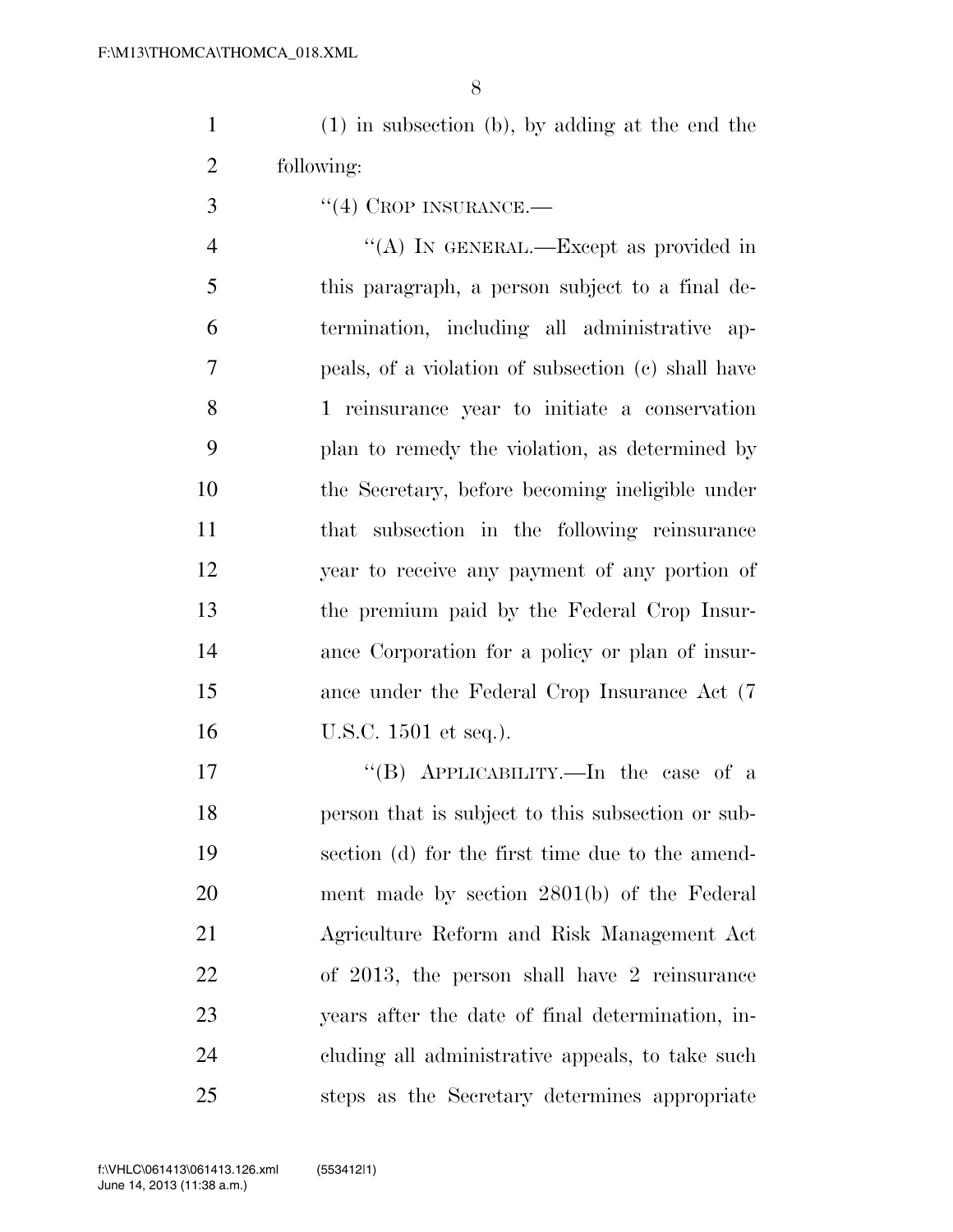to remedy or mitigate the violation in accord-2 ance with subsection (c).

3 "'(C) GOOD FAITH.—If the Secretary de- termines that a person subject to a final deter- mination, including all administrative appeals, of a violation of subsection (c) acted in good faith and without intent to violate this section as described in section 1222(h), the Secretary shall give the person 1 reinsurance year to begin mitigation, restoration, or such other steps as are determined necessary by the Sec-retary.

13 "(D) TENANT RELIEF.

 $''(i)$  In GENERAL.—If a tenant is de- termined to be ineligible for payments and other benefits under this section, the Sec- retary may limit the ineligibility only to the farm that is the basis for the ineligibility determination if the tenant has estab- lished, to the satisfaction of the Secretary that—

22 ''(I) the tenant has made a good faith effort to meet the requirements of this section, including enlisting the assistance of the Secretary to obtain a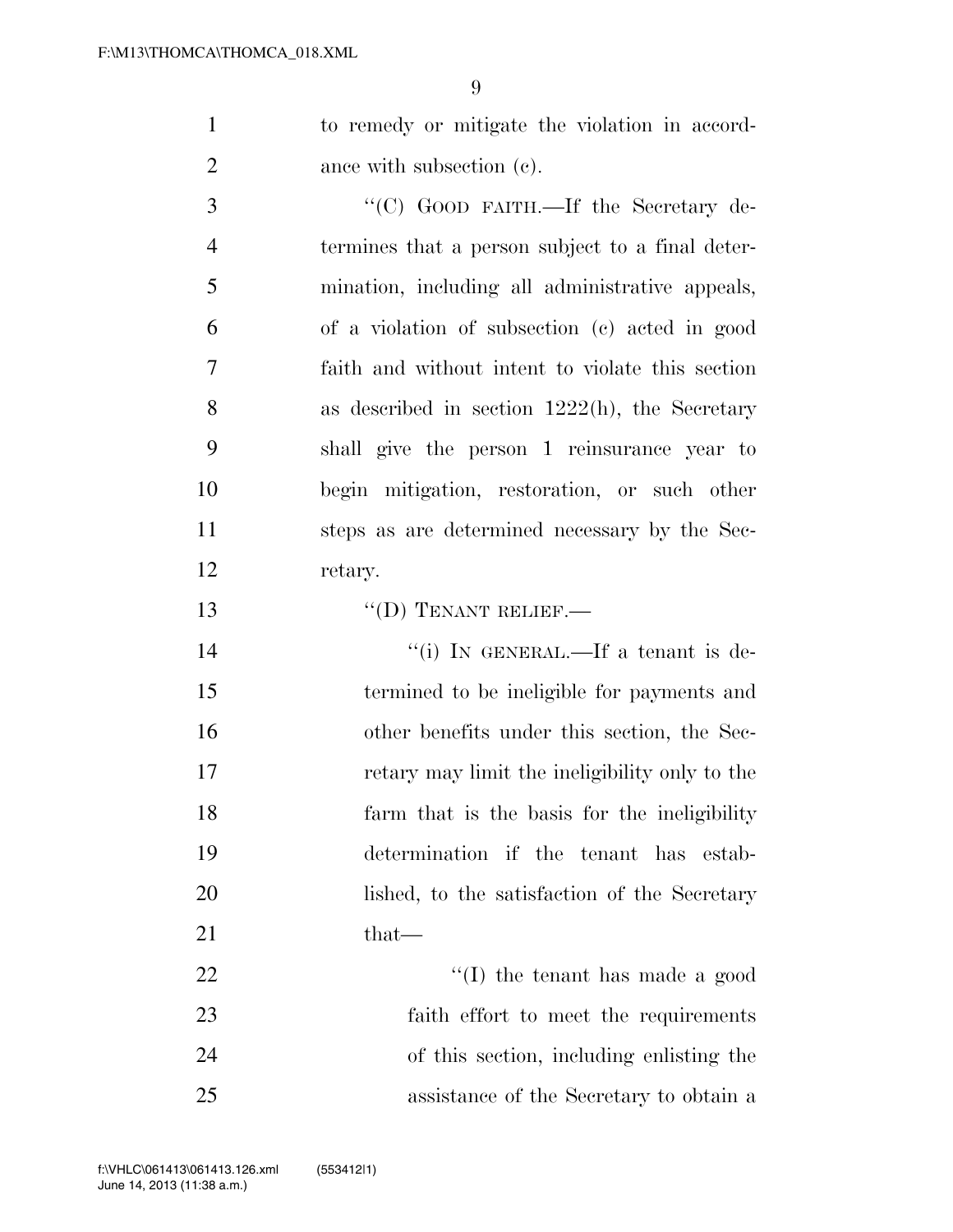| $\mathbf{1}$   | reasonable conservation plan for res-         |
|----------------|-----------------------------------------------|
| $\overline{2}$ | toration or mitigation for the farm;          |
| 3              | $\lq\lq$ (II) the landlord on the farm re-    |
| $\overline{4}$ | fuses to comply with the plan on the          |
| 5              | farm; and                                     |
| 6              | "(III) the Secretary determines               |
| 7              | that the lack of compliance is not a          |
| 8              | part of a scheme or device to avoid           |
| 9              | the compliance.                               |
| 10             | "(ii) REPORT.—The Secretary shall             |
| 11             | provide an annual report to the Committee     |
| 12             | on Agriculture of the House of Representa-    |
| 13             | tives and the Committee on Agriculture,       |
| 14             | Nutrition, and Forestry of the Senate con-    |
| 15             | cerning the ineligibility determinations lim- |
| 16             | ited during the previous 12-month period      |
| 17             | under this subparagraph.                      |
| 18             | $``(E)$ CERTIFICATION.—                       |
| 19             | "(i) IN GENERAL.—Beginning with               |
| 20             | the first full reinsurance year immediately   |
| 21             | following the date of enactment of this       |
| 22             | paragraph, all persons seeking eligibility    |
| 23             | for the payment of a portion of the pre-      |
| 24             | mium paid by the Federal Crop Insurance       |
| 25             | Corporation for a policy or plan of insur-    |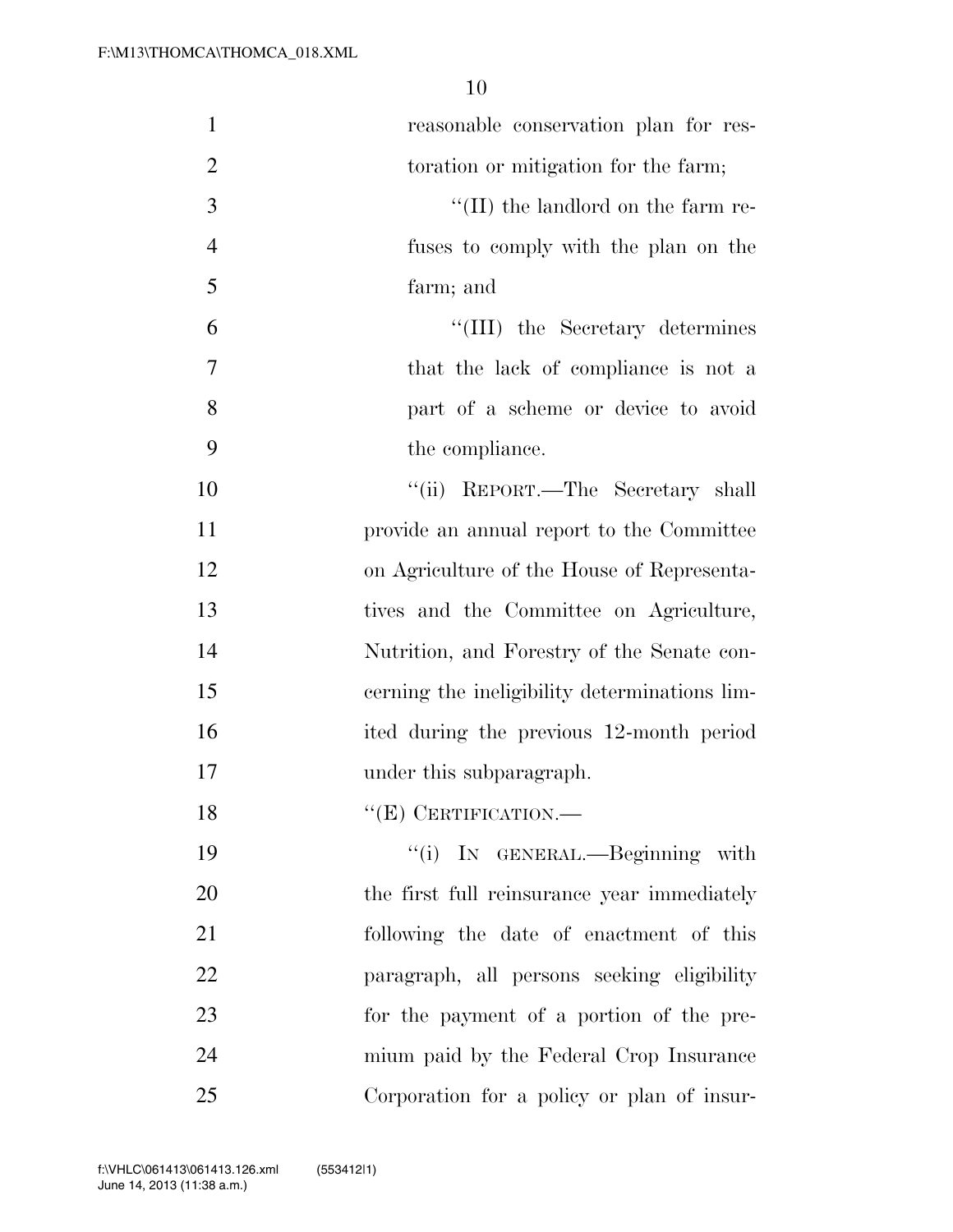| $\mathbf{1}$   | ance under the Federal Crop Insurance         |
|----------------|-----------------------------------------------|
| $\overline{2}$ | Act (7 U.S.C. 1501 et seq.) shall provide     |
| 3              | certification of compliance with this section |
| $\overline{4}$ | as determined by the Secretary.               |
| 5              | "(ii) TIMELY EVALUATION.—The Sec-             |
| 6              | retary shall evaluate the certification in a  |
| 7              | timely manner and—                            |
| 8              | $\lq\lq$ (I) a person who has properly        |
| 9              | complied with certification shall be          |
| 10             | held harmless with regard to eligibility      |
| 11             | during the period of evaluation; and          |
| 12             | $\lq\lq$ (II) if the Secretary fails to       |
| 13             | evaluate the certification in a timely        |
| 14             | manner and the person is subse-               |
| 15             | quently found to be in violation of           |
| 16             | subsection (c), ineligibility shall not       |
| 17             | apply to the person for that violation.       |
| 18             | "(iii) EQUITABLE CONTRIBUTION.—               |
| 19             | "(I) IN GENERAL.—If a person                  |
| 20             | fails to provide certification of compli-     |
| 21             | ance to the Secretary as required and         |
| 22             | is subsequently found in violation of         |
| 23             | subsection (c), the Secretary shall de-       |
| 24             | termine the amount of an equitable            |
| 25             | contribution to conservation in accord-       |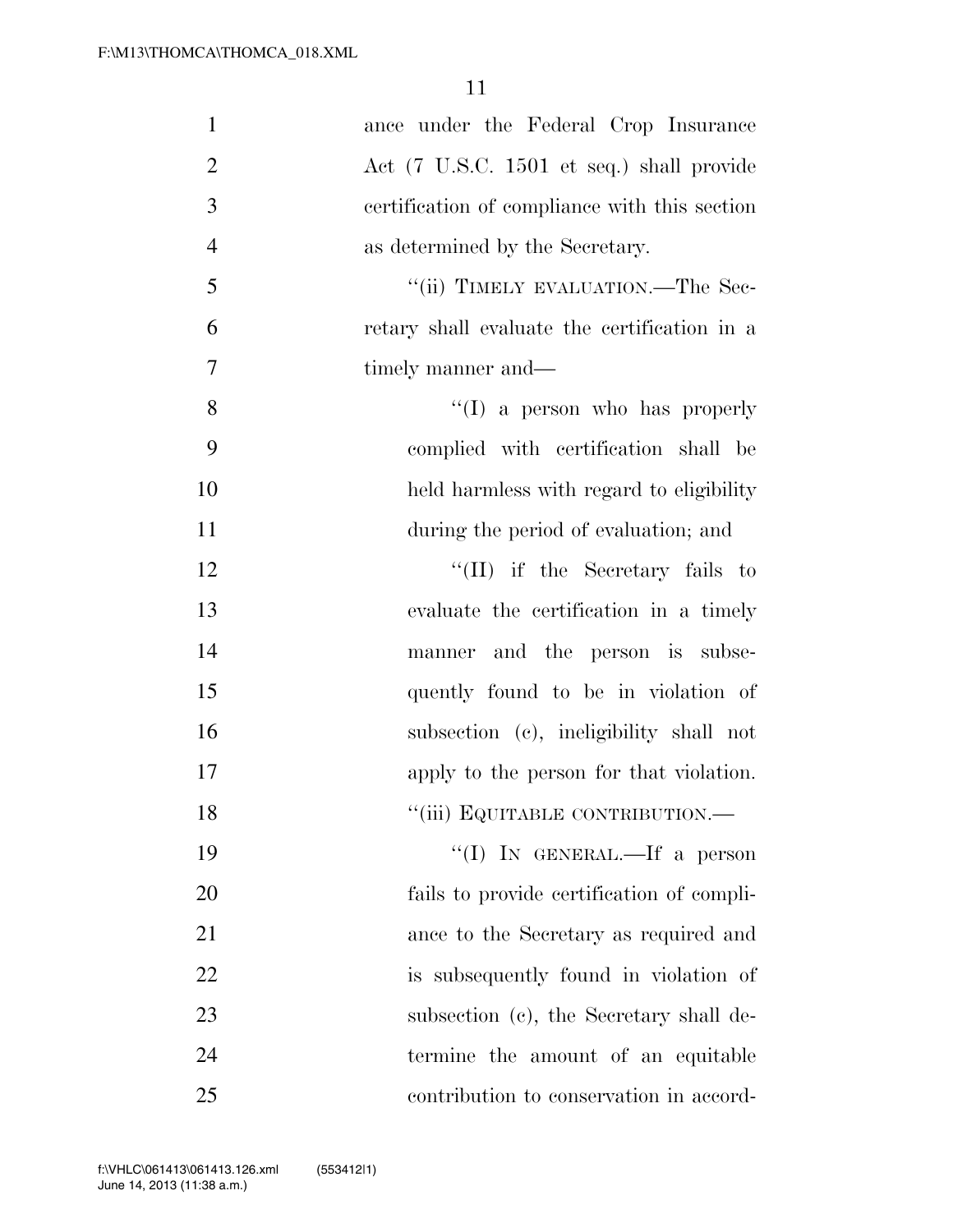1 ance with section 1241(e) by the per-2 son for the violation.

 ''(II) LIMITATION.—The con- tribution shall not exceed the total of 5 the portion of the premium paid by the Federal Crop Insurance Corpora- tion for a policy or plan of insurance for all years the person is determined to have been in violation subsequent to the date on which certification was 11 first required under this subpara-12 graph.";

 (2) by redesignating subsections (c), (d), and (e) as subsections (d), (e), and (f), respectively; and (3) by inserting after subsection (b) the fol-lowing:

 ''(c) INELIGIBILITY FOR CROP INSURANCE PREMIUM ASSISTANCE.—

 ''(1) IN GENERAL.—If a person is determined to have committed a violation under subsection (a) or (d) during a crop year, the person shall be ineli- gible to receive any payment of any portion of the premium paid by the Federal Crop Insurance Cor- poration for a policy or plan of insurance under the Federal Crop Insurance Act (7 U.S.C. 1501 et seq.).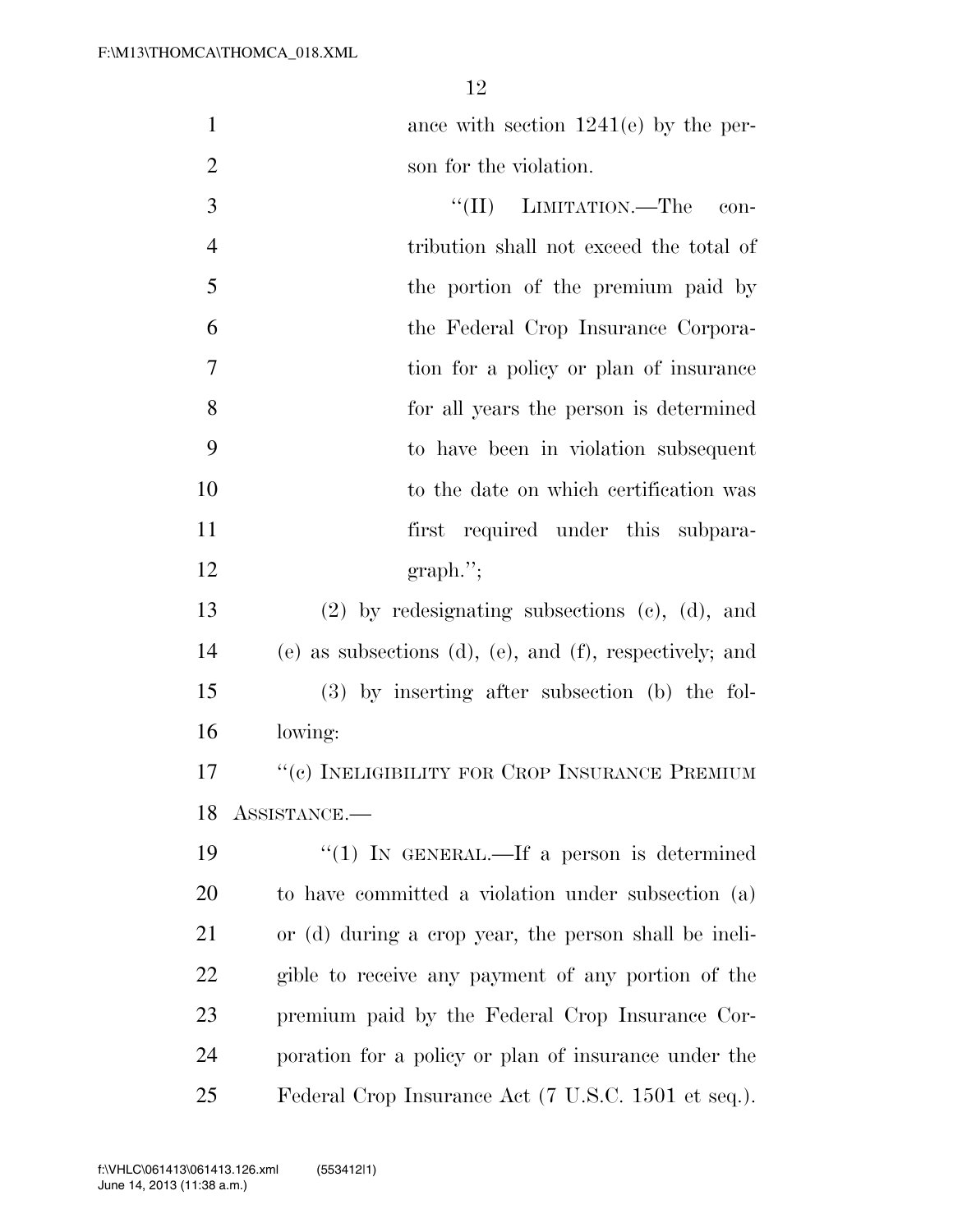| $\mathbf{1}$   | "(2) APPLICABILITY.—Ineligibility under this          |
|----------------|-------------------------------------------------------|
| $\overline{2}$ | subsection shall—                                     |
| 3              | $\lq\lq$ only apply to reinsurance years subse-       |
| $\overline{4}$ | quent to the date of final determination of a         |
| 5              | violation, including all administrative appeals;      |
| 6              | and                                                   |
| 7              | "(B) not apply to—                                    |
| 8              | "(i) the existing reinsurance year; or                |
| 9              | "(ii) any reinsurance year prior to the               |
| 10             | date of final determination.                          |
| 11             | "(3) DATE OF CONVERSION.—Notwithstanding              |
| 12             | subsection (d), ineligibility for crop insurance pre- |
| 13             | mium assistance shall apply as follows:               |
| 14             | "(A) In the case of wetland that the Sec-             |
| 15             | retary determines was converted after the date        |
| 16             | of enactment of the Food, Conservation and            |
| 17             | Energy Act of 2008 (7 U.S.C. 8701 et seq.) but        |
| 18             | on or before May 1, 2013, and continues to be         |
| 19             | in violation, the person shall have 2 reinsurance     |
| 20             | years after the date on which this subsection         |
| 21             | applies, to begin the mitigation process, as de-      |
| 22             | termined by the Secretary.                            |
| 23             | $\lq$ (B) In the case of wetland that the Sec-        |
| 24             | retary determines was converted after May 1,          |
| 25             | $2013-$                                               |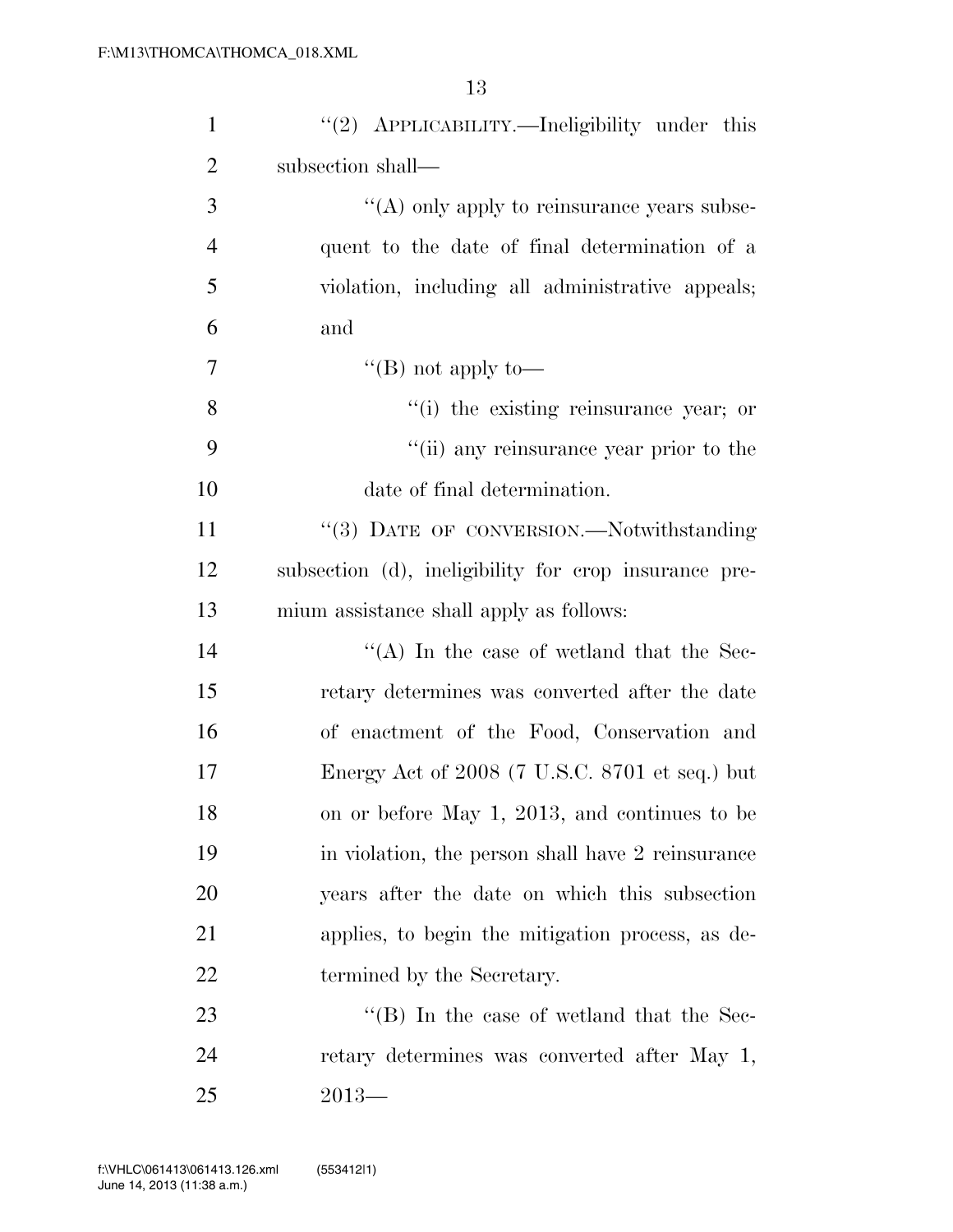| $\mathbf{1}$   | "(i) subject to clause (ii), the person          |
|----------------|--------------------------------------------------|
| $\overline{2}$ | shall be ineligible to receive crop insurance    |
| 3              | premium subsidies in subsequent reinsur-         |
| $\overline{4}$ | ance years unless section $1222(b)$ applies;     |
| 5              | and                                              |
| 6              | "(ii) for any violation that the Sec-            |
| $\overline{7}$ | retary determines impacts less than 5            |
| 8              | acres of the entire farm, the person may         |
| 9              | pay a contribution in accordance with sec-       |
| 10             | tion $1241(e)$ in an amount equal to $150$       |
| 11             | percent of the cost of mitigation, as deter-     |
| 12             | mined by the Secretary, for wetland res-         |
| 13             | toration in lieu of ineligibility to receive     |
| 14             | erop insurance premium assistance.               |
| 15             | "(C) In the case of a wetland that the Sec-      |
| 16             | retary determines was converted prior to the     |
| 17             | date of enactment of the Food, Conservation,     |
| 18             | and Energy Act of 2008 (7 U.S.C. 8701 et         |
| 19             | seq.), ineligibility under this subsection shall |
| 20             | not apply.                                       |
| 21             | $\lq\lq$ (D) In the case of an agricultural com- |
| 22             | modity for which an individual policy or plan of |
| 23             | insurance is available for the first time to the |
| 24             | person after the date of enactment of the Fed-   |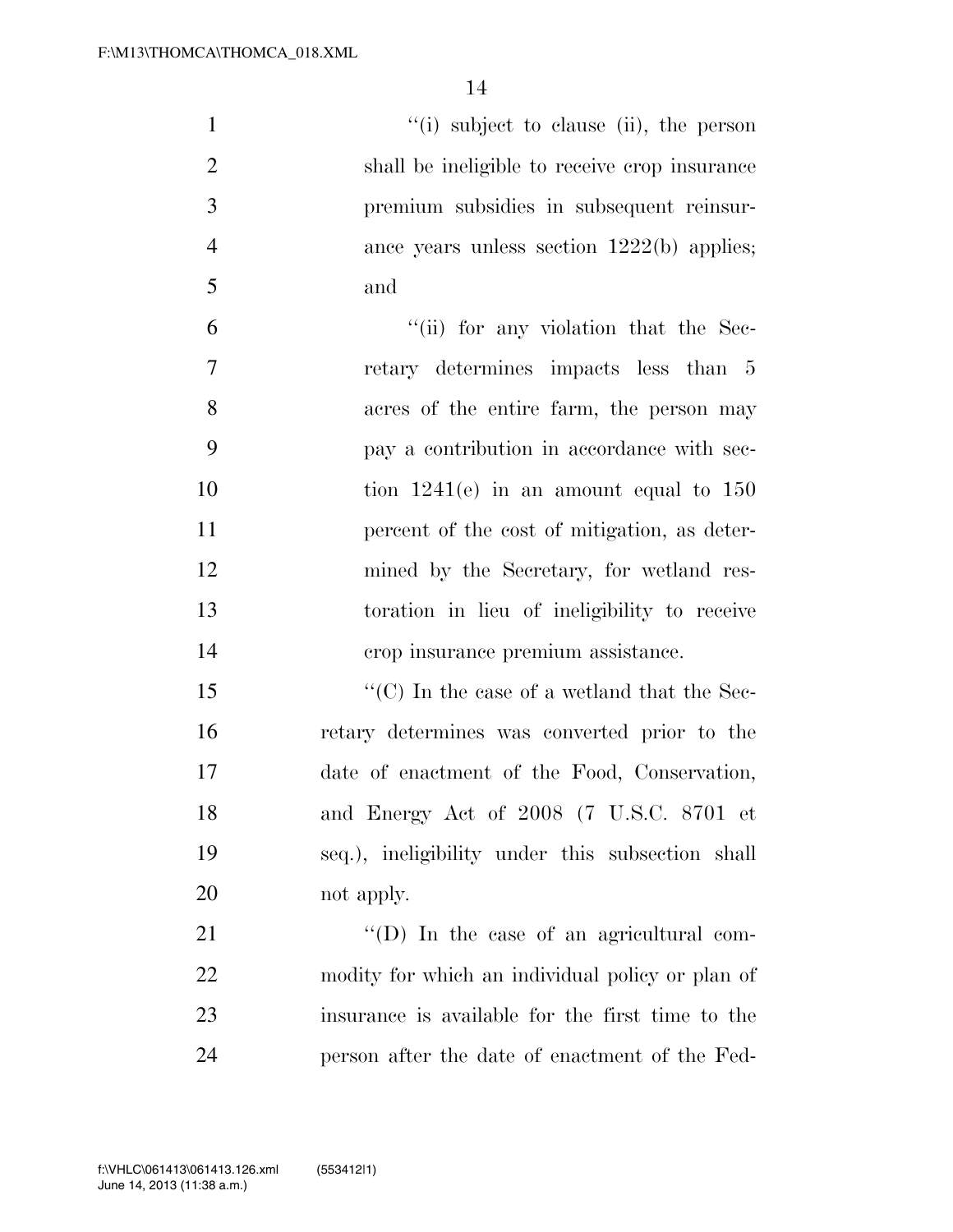| $\mathbf{1}$   | eral Agriculture Reform and Risk Management         |
|----------------|-----------------------------------------------------|
| $\overline{2}$ | Act of 2013—                                        |
| 3              | "(i) ineligibility shall apply only to              |
| $\overline{4}$ | conversions that take place after the date          |
| 5              | on which the policy or plan of insurance            |
| 6              | first becomes available to the person; and          |
| $\tau$         | "(ii) the person shall take such steps              |
| 8              | as the Secretary determines appropriate to          |
| 9              | mitigate any prior conversion in a timely           |
| 10             | manner but not to exceed 2 calendar years.          |
| 11             | $``(4)$ CERTIFICATION.—                             |
| 12             | "(A) IN GENERAL.—In enforcing eligibility           |
| 13             | under this subsection, the Secretary shall use      |
| 14             | existing processes and procedures for certifying    |
| 15             | compliance.                                         |
| 16             | "(B) RESPONSIBILITY.—The Secretary,                 |
| 17             | acting through the agencies of the Department       |
| 18             | of Agriculture, shall be solely responsible for de- |
| 19             | termining whether a producer is eligible to re-     |
| 20             | ceive crop insurance premium subsidies in ac-       |
| 21             | cordance with this subsection.                      |
| 22             | "(C) LIMITATION.—The Secretary shall                |
| 23             | ensure that no agent, approved insurance pro-       |
| 24             | vider, or employee or contractor of an agency or    |
| 25             | approved insurance provider, bears responsi-        |